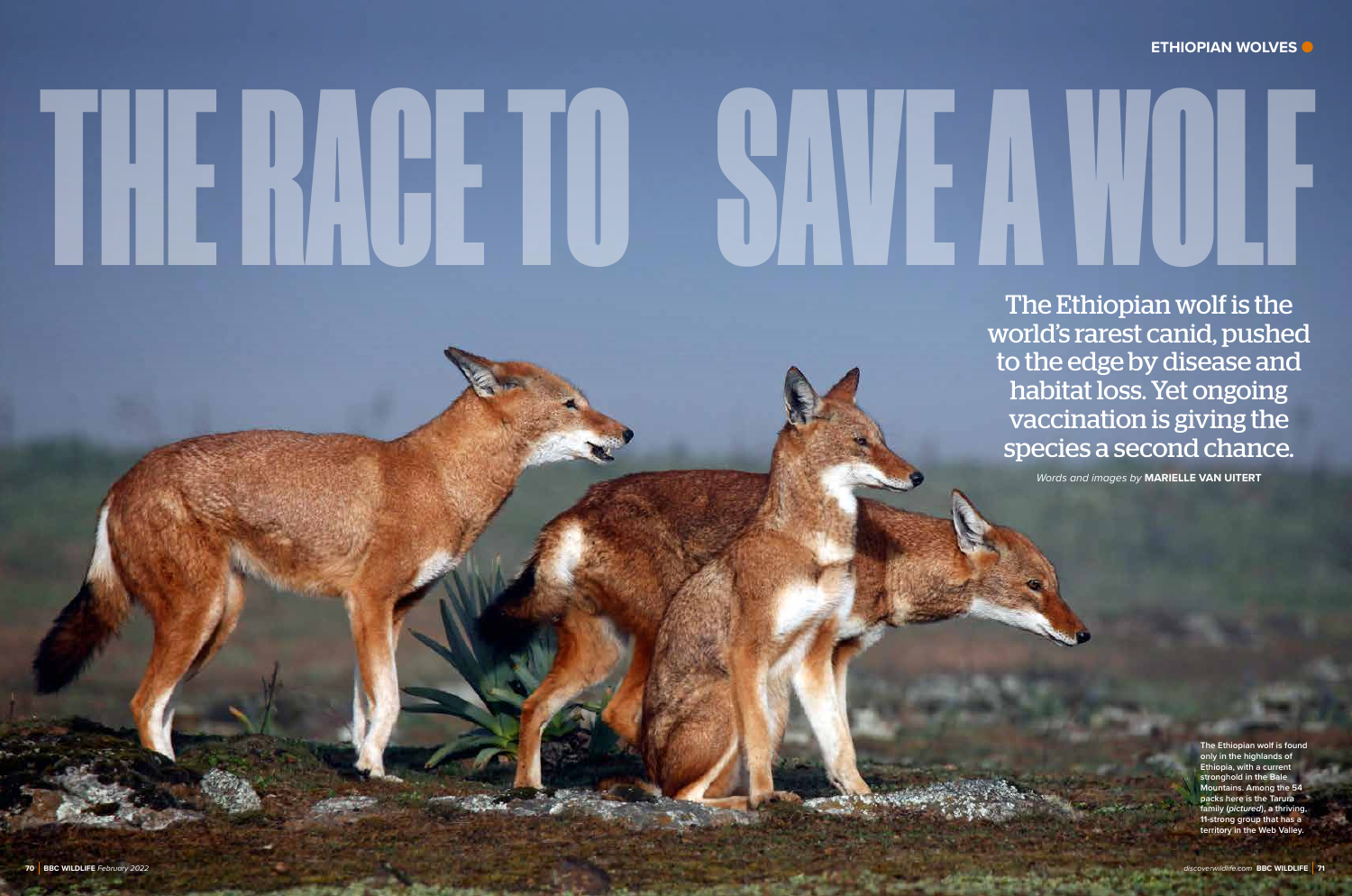Muktar Abute, vet team leader for the Ethiopian Wolf Conservation Project (EWCP), grabs his vaccination kit, while the rest of us pull on boots and head torches.

 Thunder rolls in the distance as we pick our way down the steep mountain path. We're at an altitude of almost 4,000m and it's raining, but the prospect of finding a wolf distracts me from the icy chill.

I've made the journey to these remote slopes to document the work of the EWCP, an organisation dedicated to saving the species from extinction. We soon find our quarry, its leg caught in a rubber-edged hold trap. Programme manager Edriss Ebu, joined by field director Eric Bedin, throws a red

blanket over the struggling animal to calm it down. The wolf is anaesthetised, released from the trap and moved a few metres away.

Trying to capture all the action on camera is tricky: the rain is still coming down, it's almost pitch darkness and I am burdened by a large and ungainly poncho. The team from EWCP works fast and in almost complete silence. Keeping a close eye on the wolf's wellbeing, Muktar performs a brief physical exam, measuring and weighing the animal and examining its teeth, while Eric records the corresponding data. He then checks the identification tag on the wolf's ear and shaves a small patch of its leg to take a blood sample.

### **ABOUT THE AUTHOR**

**Hailing from the Netherlands, Marielle is a former war photographer whose** 



**her to the most dangerous countries in the world. She is currently working on a project documenting the relationship between wolves and people.**

# **ETHIOPIAN WOLVES** ●

**E E E E WOLVES EXECUTE elevations above 3,400m. Though they live in packs, they hunt alone, feeding mostly on small mammals such as giant mole-rats and grass rats.** 

> ake up, wake up! We have a new wolf!" It's June 2021 and it's past midnight on the high plateau of West Morebowa, in Ethiopia's Bale Mountains. We pile out of our tents, eyes bleary. AKE UP, WAKE UP! WE HAVE A NEW<br>
> WOIF!'" It's June 2021 and it's past<br>
> midnight on the high plateau of West<br>
> Morebowa, in Ethiopia's Bale Mountains.<br>
> Morebowa, in Ethiopia's Bale Mountains.<br>
> We pile out of our tents, eyes b

This wolf has no idea that it is helping to save its kind. For this is an Ethiopian wolf, also known as the Abyssinian wolf or ky kebero (in Amharic), which claims the dubious and dual honour of being both the most threatened carnivore in Africa and the rarest canid in the world. Fewer than 500 remain, living in seven small, isolated populations across the highlands of Ethiopia (*see box on page 74*). Its habitat of Afroalpine meadows and heaths is shrinking and becoming increasingly fragmented due to continued encroachment from humans.



 The EWCP has been vaccinating domestic dogs and wolves against rabies here since

1996. While this important work continues, the team is also now working on something new – a vaccination trial against the equally deadly Canine Distemper Virus (CDV), which emerged as a serious threat just over a decade ago. The CDV vaccine has been used routinely on domestic dogs, but the EWCP needs to demonstrate that it is also effective on wolves to gain approval

for its wider use.

Indeed, protecting dogs and wolves goes hand in hand. As Claudio Sillero, founder of EWCP, explains, dogs are 'reservoirs' for both viruses. Brought into the wolves' Afroalpine home by pastoralists as livestock guardians, they can spill the diseases into local wolf populations, with tragic results. In 2019, a devastating outbreak of CDV affected 19 wolf packs in Bale and, along with an ensuing attack of rabies, killed an estimated 55 individuals. Given the small size of the total population, this came as a huge blow to the conservation effort.

**Traps are carefully set and disguised with soil and foliage**

> The blanketed wolf in front of me is already part of the CDV trial. The team is lucky to have found it: it was vaccinated in 2020, and its blood will now be tested for antibodies. The health checks are completed and, after an anaesthesia-reversal injection, the wolf wakes up. Our eyes meet for a brief moment, and I'm so caught up in the encounter that I almost forget to take a photograph. I watch as it scampers off and melts into the darkness.

> Frozen to the bone, I follow the team on to the next trap, checking periodically for signs of hyenas and leopards. My torch batteries are failing, so I stay close to the others to avoid twisting an ankle in the countless giant mole-rat burrows that pothole the path. Suddenly, Eric signals with his torch: another wolf – a juvenile this time – has been caught. I drop to my knees to capture the action. The youngster receives a rabies vaccination and is quickly released.

Setting a wolf trap requires skill and patience. There are eight sets of two traps in the area, positioned a few hundred metres apart across the valley beneath our camp, and checked throughout the night by teams

**Blankets are used**